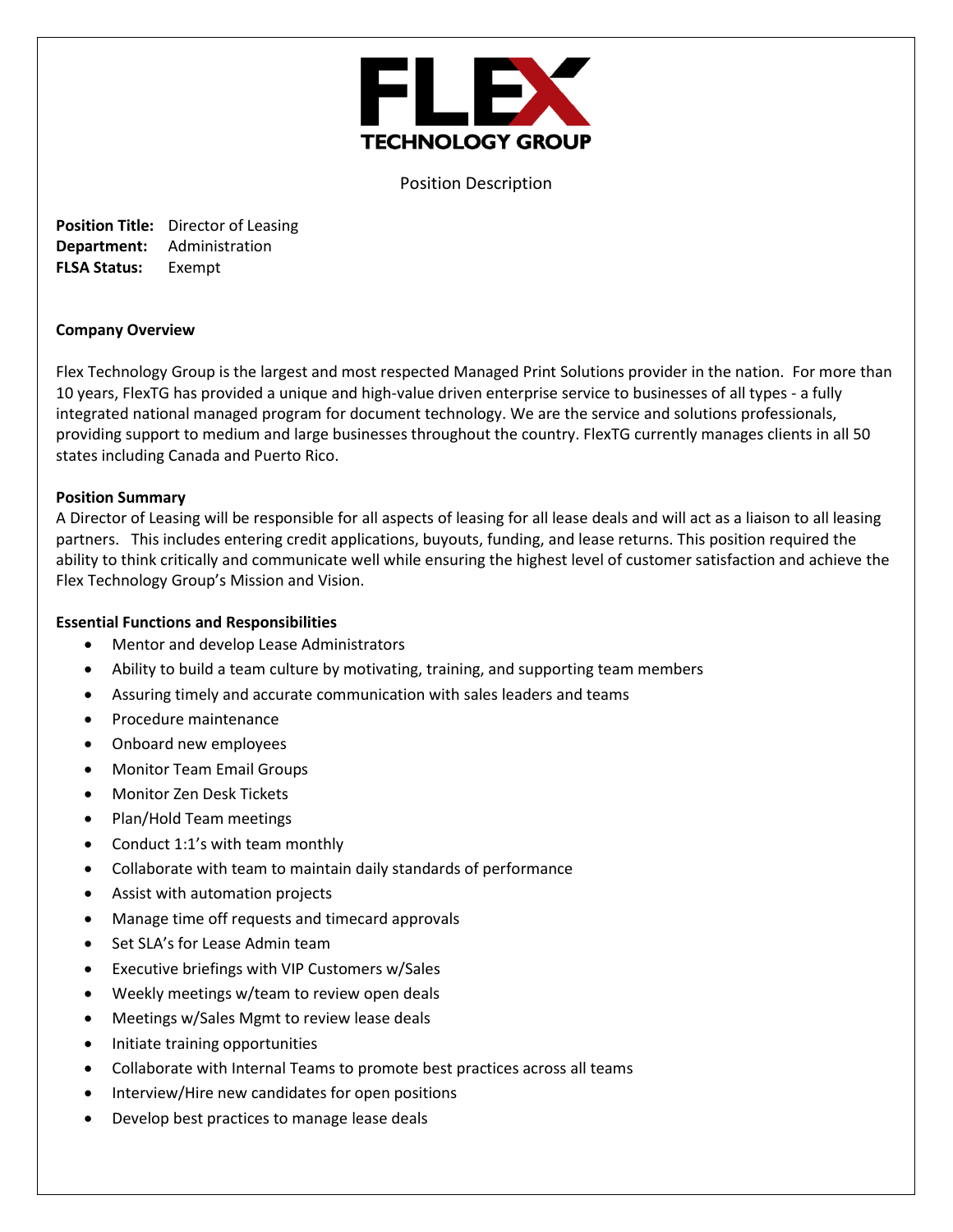

## Position Description

- Define project scope, goals, and deliverables that support business goals in collaboration with management
- Effectively communicate and work with peers, other departments and management to set internal expectations and maintain appropriate implementation project scope
- Work with leasing partners on funding issues
- Oversee the management of the lease return inventory
- Work with reps on deal builds
- Complete weekly lease projections for current deals and responsible for providing weekly report to accounting
- Negotiate special lease rates on complex deals
- Work with large ticket reps at leasing partners on large funding deals to ensure compliance
- Assist with reconciliation of the monthly sales log
- Complete lease training as needed
- Oversee the tracking of rebate qualifications as required
- Provide monthly reporting as required
- Request updated rates from lenders and update rate calculator quarterly
- Other tasks and projects as assigned

### **Standards of Performance:**

- Funding sent to bank within 24 hours of receipt of final document
- Equipment order fulfillment within 24 hours of receipt of notice
- Any pertinent customer communication is effective, accurate and timely
- Rep requests answered within 24 hours
- Credit approvals are submitted within 1 hour of receiving request
- New deal audit & approvals are answered within 4 hours of receipt to queue
- Sales log is reconciled prior to end of month for assigned accounts
- Interdepartmental communication is efficient and meaningful

#### **Qualifications and Experience**

- 4+ years' college degree preferred or equivalent work experience in an implementation role
- 1+ years' Management Experience
- 1+ years' experience training and developing employees
- Strong ability to adjust processes to suit best practices with little direction
- Strong decision-making and problem-solving skills
- Experience with negotiating with banks is preferable
- Minimum of Intermediate level experience in Microsoft Word, Excel, & Outlook
- Strong customer service skills and experience
- Strong attention to detail and ability to understand process dependencies and relationships.
- Desire to learn, grow, and develop
- Strong time management and organizational skills.
- Ability to prioritize, manage, and organize workload in a fast-paced environment.
- Strong written and oral communication skills.
- Exceptional interpersonal skills.